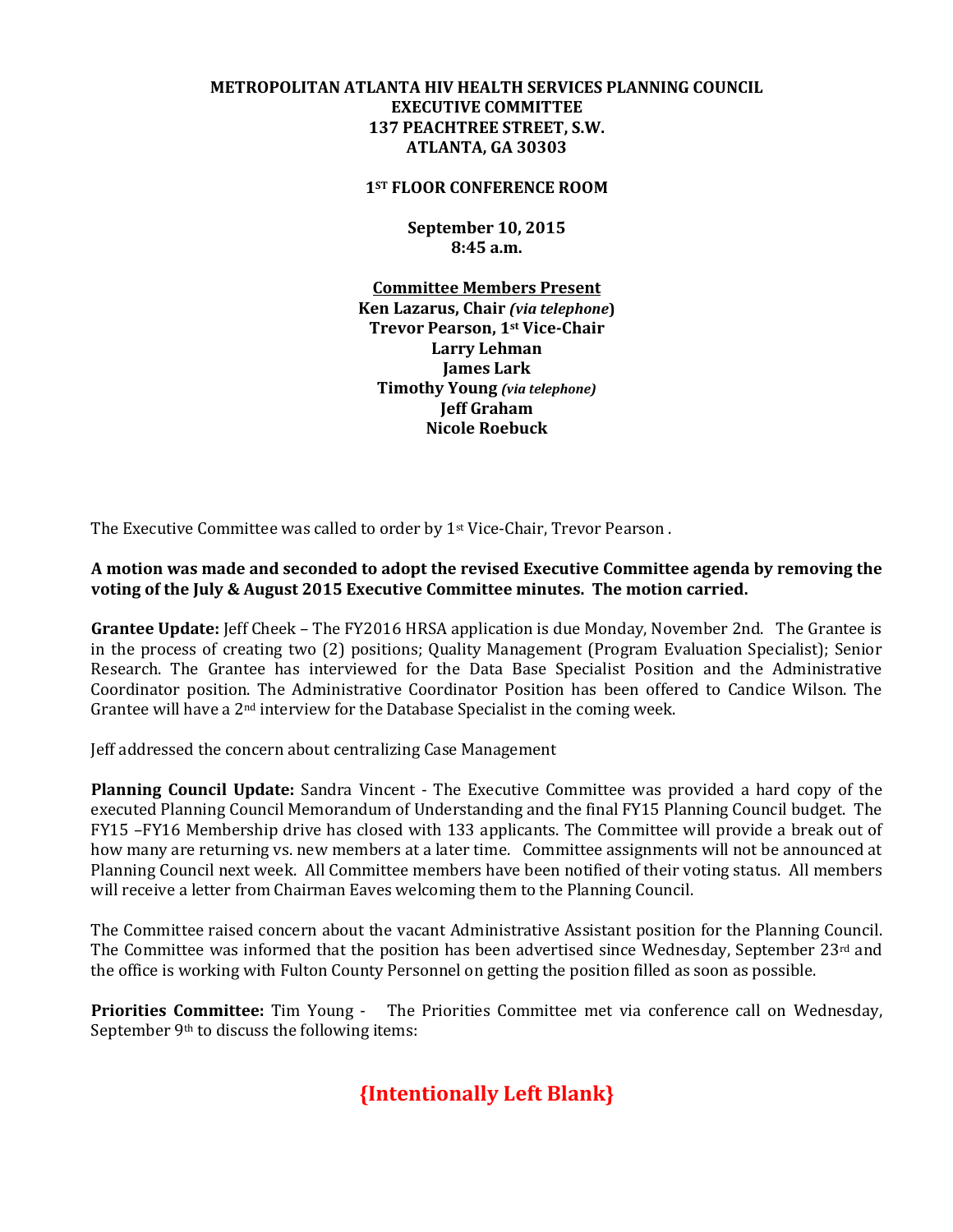**ITEM 1:** HRSA has instructed that 1) the Planning Council cannot set the Quality Management Budget and 2) that the funds allocated for the Patient Navigation Pilot Program under Quality Management be reallocated to the Psychosocial Support service category. This would apply to FY14, FY15 and FY16.

**Motion1a: It is moved that \$64,000 in funds allocated for Quality Management in FY14 be retroactively reallocated to the Psychosocial Support service Category and expenditures be reflected accordingly. The motion carried.** 

|                 | <b>FY14 PRIORITY RANKINGS</b>           |                                 |                         | <b>FY14 PRIORITY RANKINGS</b>           |                                 |                 | <b>RETROACTIVE FY14 PRIORITY RANKINGS</b> |                   |  |  |  |
|-----------------|-----------------------------------------|---------------------------------|-------------------------|-----------------------------------------|---------------------------------|-----------------|-------------------------------------------|-------------------|--|--|--|
|                 |                                         |                                 |                         |                                         |                                 |                 |                                           |                   |  |  |  |
| Ranking         | <b>Service Category</b>                 | <b>Allocation</b>               | Ranking                 | <b>Service Category</b>                 | <b>Allocation</b>               | Ranking         | <b>Service Category</b>                   | <b>Allocation</b> |  |  |  |
| $\mathbf{1}$    | Outpatient/Ambulatory Health Services   | 9,463,021.00                    | $\mathbf{1}$            | Outpatient/Ambulatory Health Services   | 9,463,021.00                    | $\mathbf{1}$    | Outpatient/Ambulatory Health Services     | 9,463,021.00      |  |  |  |
| $\overline{2}$  | Oral Health Services                    | 1,900,435.00                    | $\overline{\mathbf{c}}$ | <b>Oral Health Services</b>             | 1.900.435.00                    | $\overline{2}$  | Oral Health Services                      | 1,900,435.00      |  |  |  |
| $\overline{3}$  | State ADAP                              | 1.500.000.00                    | $\overline{3}$          | <b>State ADAP</b>                       | 1.500.000.00                    | $\overline{3}$  | State ADAP                                | 1.500.000.00      |  |  |  |
| $\overline{4}$  | <b>Medical Case Management</b>          | 1.511.096.00<br>Ś.              | $\Delta$                | <b>Medical Case Management</b>          | 1.511.096.00                    | $\Delta$        | <b>Medical Case Management</b>            | 1.511.096.00      |  |  |  |
| 5               | <b>Mental Health Services</b>           | $\mathsf{S}$<br>1.316.299.00    | 5                       | <b>Mental Health Services</b>           | 1.316.299.00                    | 5               | <b>Mental Health Services</b>             | 1.316.299.00      |  |  |  |
| 6               | Substance Abuse Services - outpatient   | $5$ 1.124.491.00                | 6                       | Substance Abuse Services - outpatient   | 1,124,491.00                    | $6\overline{6}$ | Substance Abuse Services - outpatient     | 1.124.491.00      |  |  |  |
| $7\overline{ }$ | Health Insurance Premium Support        | 1,027,000.00                    | $\overline{7}$          | <b>Health Insurance Premium Support</b> | 1,027,000.00                    | $\overline{7}$  | Health Insurance Premium Support          | 1,027,000.00      |  |  |  |
| 8               | <b>Medical Nutrition Therapy</b>        | 148,210.00                      | 8                       | <b>Medical Nutrition Therapy</b>        | 148,210.00                      | $\overline{8}$  | <b>Medical Nutrition Therapy</b>          | 148,210.00        |  |  |  |
| $\overline{9}$  | <b>Emergency Financial Assistance</b>   | \$1,084,221.00                  | $\overline{9}$          | <b>Emergency Financial Assistance</b>   | 1,084,221.00                    | $\mathbf{q}$    | <b>Emergency Financial Assistance</b>     | 1.084.221.00      |  |  |  |
| 10              | Food Bank/Home Delivered Meals          | $\zeta$<br>916,636.00           | 10                      | Food Bank/Home Delivered Meals          | 916.636.00                      | 10              | Food Bank/Home Delivered Meals            | 916.636.00        |  |  |  |
| 11              | Case Management (non-Medical)           | 384.012.00<br>$\mathsf{S}$      | 11                      | Case Management (non-Medical)           | 384,012.00                      | 11              | Case Management (non-Medical)             | 384,012.00        |  |  |  |
| 12              | <b>Psychosocial Support</b>             | 205.827.00                      | 12                      | <b>Psychosocial Support</b>             | 269.827.00                      | 12              | Psychosocial Support                      | 269.827.00        |  |  |  |
| 13              | <b>Medical Transportation</b>           | 89,200.00<br>Ś                  | 13                      | <b>Medical Transportation</b>           | 89,200.00                       | 13              | <b>Medical Transportation</b>             | 89,200.00         |  |  |  |
| 14              | Legal Services                          | 88,445.00<br>Ś                  | 14                      | <b>Legal Services</b>                   | $\mathsf{S}$<br>88,445.00       | 14              | <b>Legal Services</b>                     | 88,445.00         |  |  |  |
| 15              | <b>Linguistics Services</b>             | 66,392.00                       | 15                      | <b>Linguistics Services</b>             | $\zeta$<br>66,392.00            | 15              | <b>Linguistics Services</b>               | 66,392.00         |  |  |  |
| 16              | Childcare                               | Ś<br>26,068.00                  | 16                      | Childcare                               | $\mathsf{\hat{S}}$<br>26,068.00 | 16              | Childcare                                 | 26,068.00         |  |  |  |
| 17              | <b>Early Intervention Services</b>      |                                 | 17                      | <b>Early Intervention Services</b>      | $\sf S$                         | 17              | <b>Early Intervention Services</b>        |                   |  |  |  |
| 18              | Home Health                             |                                 | 18                      | <b>Home Health</b>                      | $\mathsf{\hat{S}}$<br>٠         | 18              | Home Health                               |                   |  |  |  |
| 19              | Hospice                                 |                                 | 19                      | Hospice                                 | $\mathsf{S}$                    | 19              | Hospice                                   |                   |  |  |  |
|                 | <b>Direct Services Subtotal</b>         | \$20,851,353,00                 |                         | <b>Direct Services Subtotal</b>         | 20,915,353.00                   |                 | <b>Direct Services Subtotal</b>           | 20.915.353.00     |  |  |  |
| 20              | <b>Quality Management</b>               | $\mathsf{\hat{S}}$<br>74,428.00 | 20                      | <b>Quality Management</b>               | $\mathsf{\hat{S}}$<br>74,428.00 | 20              | <b>Quality Management</b>                 | 74.428.00         |  |  |  |
|                 | <b>Patient Navigation Pilot Program</b> | Ŝ.<br>64.000.00                 |                         | <b>Patient Navigation Pilot Program</b> | $\mathsf{S}$                    |                 | <b>Patient Navigation Pilot Program</b>   | $\mathsf{S}$      |  |  |  |
| 21              | <b>Planning Council Support</b>         | 367,700.00<br>¢                 | 21                      | <b>Planning Council Support</b>         | 367,700.00                      | 21              | <b>Planning Council Support</b>           | 367,700.00        |  |  |  |
|                 | <b>AAOI</b>                             | 60,000,00                       |                         | <b>AAOI</b>                             | 60,000,00                       |                 | <b>AAOI</b>                               | 60,000,00         |  |  |  |
|                 | Administration                          | 868,429.00                      |                         | Administration                          | 868,429.00                      |                 | Administration                            | 868,429.00        |  |  |  |
|                 | <b>Non-Services Subtotal</b>            | \$1.434.557.00                  |                         | <b>Non-Services Subtotal</b>            | 1.370.557.00                    |                 | <b>Non-Services Subtotal</b>              | 1,370,557.00      |  |  |  |
|                 | <b>TOTAL</b>                            | \$22,285,910.00                 |                         | <b>TOTAL</b>                            | 22,285,910.00                   |                 | <b>TOTAL</b>                              | 22,285,910.00     |  |  |  |
|                 |                                         |                                 |                         |                                         |                                 |                 |                                           |                   |  |  |  |
|                 | <b>AS CURRENTLY APPROVED</b>            |                                 |                         | <b>HRSA REQUIRED CHANGES</b>            |                                 |                 | <b>POST HRSA CHANGES</b>                  |                   |  |  |  |

**MOTION 1b: It is moved that \$115,200 in funds allocated for Quality Management in FY15 be reallocated to the Psychosocial Support service Category. The motion carried.**

|                | <b>FY15 PRIORITY RANKINGS</b>           |                              |                | <b>FY15 PRIORITY RANKINGS</b> |                                            |                    |                   | <b>FY15 PRIORITY RANKINGS</b> |                                            |               |                   |  |  |
|----------------|-----------------------------------------|------------------------------|----------------|-------------------------------|--------------------------------------------|--------------------|-------------------|-------------------------------|--------------------------------------------|---------------|-------------------|--|--|
|                |                                         |                              |                |                               |                                            |                    |                   |                               |                                            |               |                   |  |  |
| Ranking        | <b>Service Category</b>                 | Allocation                   | Ranking        |                               | <b>Service Category</b>                    |                    | <b>Allocation</b> | Ranking                       | <b>Service Category</b>                    |               | <b>Allocation</b> |  |  |
|                | Outpatient/Ambulatory Health Services   | \$11,655,626.40              |                |                               | Outpatient/Ambulatory Health Services      |                    | 11,655,626.40     |                               | Outpatient/Ambulatory Health Services      |               | 11,655,626.40     |  |  |
| 1.1            | ADAP Formulary Stop-Gap Medications     | 1,275,184.00<br>Ŝ.           | 1.1            |                               | <b>ADAP Formulary Stop-Gap Medications</b> |                    | 1,275,184.00      | 1.1                           | <b>ADAP Formulary Stop-Gap Medications</b> |               | 1,275,184.00      |  |  |
| $\overline{2}$ | <b>Oral Health Services</b>             | 2,235,045.60<br>$\mathsf{S}$ | $\overline{2}$ |                               | <b>Oral Health Services</b>                |                    | 2,235,045.60      | $\overline{2}$                | Oral Health Services                       |               | 2,235,045.60      |  |  |
| 3              | <b>State ADAP</b>                       |                              | 3              |                               | <b>State ADAP</b>                          |                    |                   | $\overline{3}$                | State ADAP                                 |               |                   |  |  |
| $\overline{4}$ | <b>Medical Nutrition Therapy</b>        | 177,852.00                   | $\Delta$       |                               | <b>Medical Nutrition Therapy</b>           |                    | 177,852.00        | $\Delta$                      | <b>Medical Nutrition Therapy</b>           |               | 177,852.00        |  |  |
| 5              | <b>Medical Case Management</b>          | 1,763,315.00                 | 5              |                               | Medical Case Management                    |                    | 1,763,315.00      | $\overline{\phantom{a}}$      | <b>Medical Case Management</b>             |               | 1,763,315.00      |  |  |
| 6              | <b>Mental Health Services</b>           | 1,579,558.80                 | 6              |                               | <b>Mental Health Services</b>              |                    | 1,579,558.80      | 6                             | <b>Mental Health Services</b>              |               | 1,579,558.80      |  |  |
| $\overline{7}$ | Substance Abuse Services - outpatient   | $\mathsf{S}$<br>1,349,389.20 | $\overline{7}$ |                               | Substance Abuse Services - outpatient      |                    | 1,349,389.20      | $\overline{7}$                | Substance Abuse Services - outpatient      |               | 1,349,389.20      |  |  |
| 8              | <b>Health Insurance Premium Support</b> |                              | $\overline{8}$ |                               | Health Insurance Premium Support           |                    |                   | $\mathbf{8}$                  | <b>Health Insurance Premium Support</b>    |               |                   |  |  |
| $\overline{9}$ | Case Management (non-Medical)           | 460.814.40                   | 9              |                               | Case Management (non-Medical)              |                    | 460.814.40        | $\mathbf{Q}$                  | Case Management (non-Medical)              |               | 460.814.40        |  |  |
| 10             | Food Bank/Home Delivered Meals          | 1,099,963.20                 | 10             |                               | Food Bank/Home Delivered Meals             |                    | 1,099,963.20      | 10                            | Food Bank/Home Delivered Meals             |               | 1,099,963.20      |  |  |
| 11             | <b>Emergency Financial Assistance</b>   | $\mathsf{S}$                 | 11             |                               | <b>Emergency Financial Assistance</b>      |                    |                   | 11                            | <b>Emergency Financial Assistance</b>      |               |                   |  |  |
| $12$           | <b>Psychosocial Support</b>             | 246,992.40                   | 12             |                               | <b>Psychosocial Support</b>                |                    | 362,192.40        | 12                            | Psychosocial Support                       |               | 362,192.40        |  |  |
| 13             | <b>Medical Transportation</b>           | 107,040.00                   | 13             |                               | <b>Medical Transportation</b>              |                    | 107.040.00        | 13                            | <b>Medical Transportation</b>              |               | 107,040.00        |  |  |
| 14             | Legal Services                          | 106.134.00<br>$\mathsf{S}$   | 14             |                               | Legal Services                             | $\mathsf{S}$       | 106.134.00        | 14                            | Legal Services                             |               | 106.134.00        |  |  |
| 15             | <b>Linguistics Services</b>             | 79,670.40<br>$\mathsf{S}$    | 15             |                               | <b>Linguistics Services</b>                | $\mathsf{\hat{S}}$ | 79.670.40         | 15                            | <b>Linguistics Services</b>                |               | 79,670.40         |  |  |
| 16             | Childcare                               | $\mathsf{S}$<br>31.281.60    | 16             |                               | Childcare                                  | $\mathsf{S}$       | 31.281.60         | 16                            | Childcare                                  |               | 31,281.60         |  |  |
| 17             | Housing                                 | 12.540.00<br>$\mathsf{S}$    | 17             |                               | Housing                                    | $\mathsf{S}$       | 12.540.00         | 17                            | Housing                                    | $\hat{\zeta}$ | 12,540.00         |  |  |
|                | Direct Services Subtotal                | \$22,180,407.00              |                |                               | <b>Direct Services Subtotal</b>            | Ś.                 | 22,295,607.00     |                               | <b>Direct Services Subtotal</b>            |               | 22,295,607.00     |  |  |
| 18             | <b>Quality Management</b>               | $\mathsf{S}$<br>138,428.00   | 18             |                               | <b>Planning Council Support</b>            |                    | 367,700.00        | 18                            | <b>Planning Council Support</b>            |               | 367,700.00        |  |  |
|                | <b>Patient Navigation Pilot Program</b> | 115,200.00                   |                |                               | <b>AAOI</b>                                | $\mathsf{\hat{S}}$ | 60,000.00         |                               | <b>AAOI</b>                                | $\zeta$       | 60,000.00         |  |  |
| 19             | <b>Planning Council Support</b>         | 367,700.00                   |                |                               | <b>Quality Management</b>                  |                    | 138,428.00        |                               | <b>Non-Services Subtotal</b>               |               | 427,700.00        |  |  |
|                | <b>AAOI</b>                             | 60,000.00                    |                |                               | <b>Patient Navigation Pilot Program</b>    |                    |                   |                               | <b>TOTAL</b>                               | -c            | 22,723,307.00     |  |  |
|                | Administration                          | 917,042.00                   |                |                               | Administration                             |                    | 917,042.00        |                               |                                            |               |                   |  |  |
|                | <b>Non-Services Subtotal</b>            | Ŝ.<br>1,598,370.00           |                |                               | <b>Non-Services Subtotal</b>               |                    | 1,483,170.00      | Grantee                       | Quality Management                         |               | 138,428.00        |  |  |
|                | <b>TOTAL</b>                            | \$23,778,777.00              |                |                               | <b>TOTAL</b>                               |                    | 23,778,777.00     | Grantee                       | Administration                             |               | 917,042.00        |  |  |
|                |                                         |                              |                |                               |                                            |                    |                   |                               | <b>TOTAL</b>                               |               | 23,778,777.00     |  |  |
|                |                                         |                              |                |                               |                                            |                    |                   |                               |                                            |               |                   |  |  |
|                |                                         |                              |                |                               |                                            |                    |                   |                               |                                            |               |                   |  |  |
|                | <b>AS CURRENTLY APPROVED</b>            |                              |                |                               | <b>HRSA REQUIRED CHANGES</b>               |                    |                   | <b>POST HRSA CHANGES</b>      |                                            |               |                   |  |  |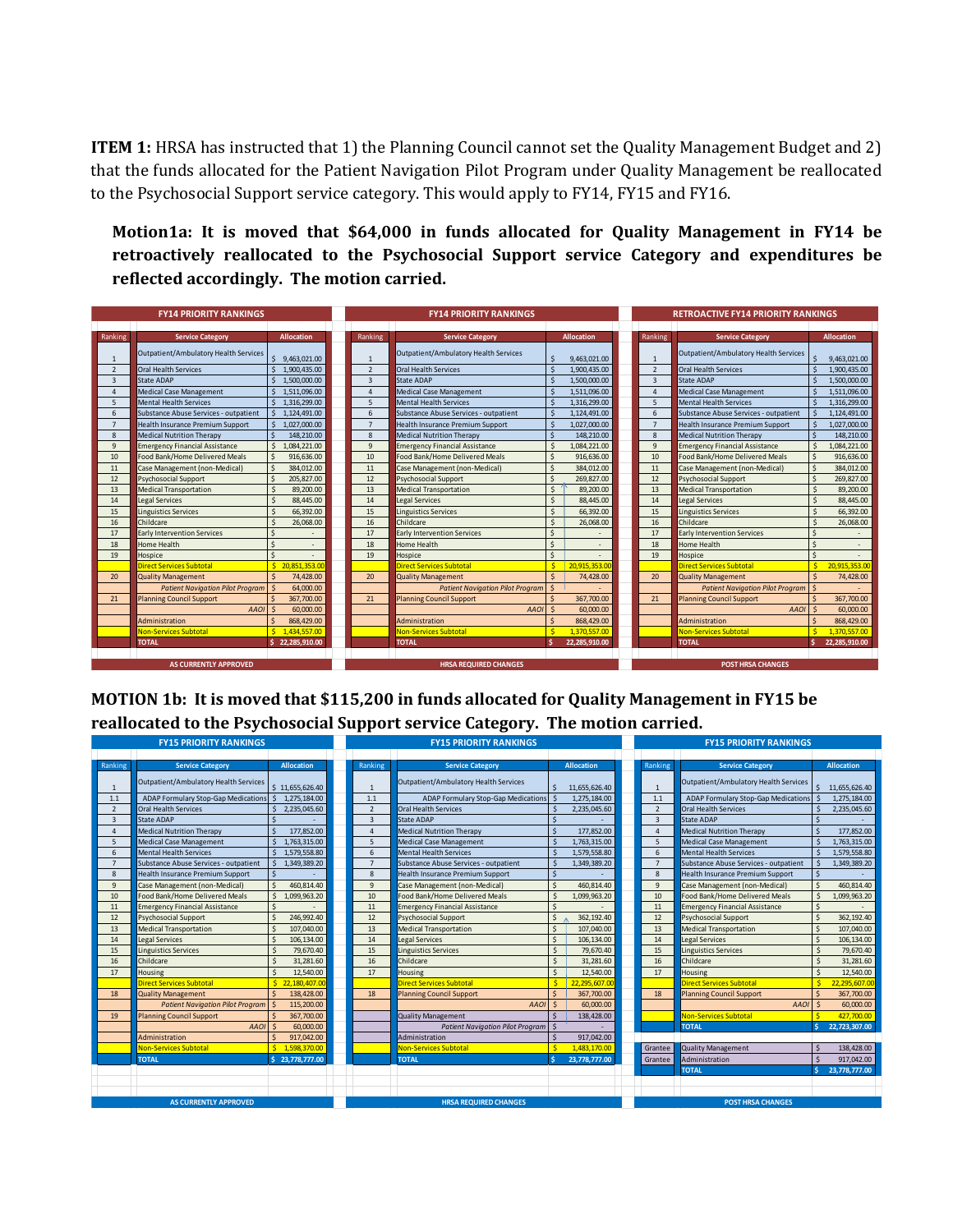**MOTION 1c: It is moved that \$115,200 in funds allocated for Quality Management in FY16 be reallocated to the Psychosocial Support service Category. The motion carried.**

|                | <b>FY16 PRIORITY RANKINGS</b>           |                       | <b>FY16 PRIORITY RANKINGS</b> |                                            |                         |                   | <b>FY16 PRIORITY RANKINGS</b> |                                            |         |                   |  |
|----------------|-----------------------------------------|-----------------------|-------------------------------|--------------------------------------------|-------------------------|-------------------|-------------------------------|--------------------------------------------|---------|-------------------|--|
|                |                                         |                       |                               |                                            |                         |                   |                               |                                            |         |                   |  |
| Ranking        | <b>Service Category</b>                 | <b>Allocation</b>     | Ranking                       | <b>Service Category</b>                    |                         | <b>Allocation</b> | Ranking                       | <b>Service Category</b>                    |         | <b>Allocation</b> |  |
| $\mathbf{1}$   | Outpatient/Ambulatory Health Services   | \$11,655,626.40       | $\mathbf{1}$                  | Outpatient/Ambulatory Health Services      |                         | 11,655,626.40     | $\overline{1}$                | Outpatient/Ambulatory Health Services      |         | 11,655,626.40     |  |
| 1.1            | ADAP Formulary Stop-Gap Medications     | 1,275,184.00<br>Ŝ.    | 1.1                           | <b>ADAP Formulary Stop-Gap Medications</b> |                         | 1,275,184.00      | 1.1                           | <b>ADAP Formulary Stop-Gap Medications</b> |         | 1,275,184.00      |  |
| $\overline{2}$ | <b>Oral Health Services</b>             | 2,235,045.60          | $\overline{2}$                | <b>Oral Health Services</b>                |                         | 2,235,045.60      | $\overline{2}$                | <b>Oral Health Services</b>                |         | 2,235,045.60      |  |
| $\overline{3}$ | <b>State ADAP</b>                       |                       | $\overline{3}$                | <b>State ADAP</b>                          |                         |                   | $\overline{3}$                | State ADAP                                 |         |                   |  |
| $\overline{a}$ | <b>Medical Nutrition Therapy</b>        | 177,852.00<br>Ś       | 4                             | <b>Medical Nutrition Therapy</b>           |                         | 177,852.00        | $\overline{A}$                | <b>Medical Nutrition Therapy</b>           |         | 177,852.00        |  |
| 5              | <b>Medical Case Management</b>          | 1,763,315.00<br>Ś.    | 5                             | Medical Case Management                    |                         | 1,763,315.00      | 5                             | <b>Medical Case Management</b>             |         | 1,763,315.00      |  |
| 6              | <b>Mental Health Services</b>           | \$1,579,558.80        | 6                             | <b>Mental Health Services</b>              |                         | 1,579,558.80      | 6                             | <b>Mental Health Services</b>              |         | 1,579,558.80      |  |
| $\overline{7}$ | Substance Abuse Services - outpatient   | Ŝ.<br>1,349,389.20    | $\overline{7}$                | Substance Abuse Services - outpatient      |                         | 1,349,389.20      | $\overline{7}$                | Substance Abuse Services - outpatient      |         | 1,349,389.20      |  |
| 8              | <b>Health Insurance Premium Support</b> |                       | $\mathbf{8}$                  | <b>Health Insurance Premium Support</b>    |                         |                   | $\mathbf{8}$                  | <b>Health Insurance Premium Support</b>    | Ś       |                   |  |
| $\mathbf{q}$   | Case Management (non-Medical)           | 462.605.83            | $\mathbf{q}$                  | Case Management (non-Medical)              |                         | 462,605.83        | $\mathbf{q}$                  | Case Management (non-Medical)              |         | 462,605.83        |  |
| 10             | Food Bank/Home Delivered Meals          | \$1,101,754.63        | 10                            | Food Bank/Home Delivered Meals             |                         | 1,101,754.63      | 10                            | Food Bank/Home Delivered Meals             | $\zeta$ | 1,101,754.63      |  |
| 11             | <b>Emergency Financial Assistance</b>   |                       | 11                            | <b>Emergency Financial Assistance</b>      |                         |                   | 11                            | <b>Emergency Financial Assistance</b>      |         |                   |  |
| 12             | Psychosocial Support                    | 248,783.83            | 12                            | Psychosocial Support                       | $\mathsf{s}$            | 363,983.83        | 12                            | Psychosocial Support                       |         | 363,983.83        |  |
| 13             | <b>Medical Transportation</b>           | 108.831.43            | 13                            | <b>Medical Transportation</b>              | $\hat{\mathbf{S}}$      | 108.831.43        | 13                            | <b>Medical Transportation</b>              | Š       | 108.831.43        |  |
| 14             | Legal Services                          | Ś<br>107,925.43       | 14                            | Legal Services                             | $\hat{\mathbf{S}}$      | 107.925.43        | 14                            | <b>Legal Services</b>                      | Š       | 107,925.43        |  |
| 15             | <b>Linguistics Services</b>             | Ś<br>81,461.83        | 15                            | <b>Linguistics Services</b>                | Ŝ.                      | 81.461.83         | 15                            | <b>Linguistics Services</b>                |         | 81.461.83         |  |
| 16             | Childcare                               | Ŝ.<br>33,073.03       | 16                            | Childcare                                  | Ŝ.                      | 33.073.03         | 16                            | Childcare                                  |         | 33,073.03         |  |
| 17             | Housing                                 |                       | 17                            | Housing                                    | $\zeta$                 |                   | 17                            | Housing                                    | ¢       |                   |  |
|                | Direct Services Subtotal                | \$22,180,407.00       |                               | <b>Direct Services Subtotal</b>            | $\overline{\mathbf{s}}$ | 22,295,607.00     |                               | <b>Direct Services Subtotal</b>            |         | 22,295,607.00     |  |
| 18             | <b>Quality Management</b>               | $\zeta$<br>138,428.00 | 18                            | <b>Planning Council Support</b>            |                         | 367,700.00        | 18                            | <b>Planning Council Support</b>            |         | 367,700.00        |  |
|                | <b>Patient Navigation Pilot Program</b> | 115,200.00            |                               | <b>AAOI</b>                                |                         | 60,000,00         |                               | <b>AAOI</b>                                |         | 60,000.00         |  |
| 19             | <b>Planning Council Support</b>         | 367,700.00            |                               | <b>Quality Management</b>                  | $\ddot{\mathbf{S}}$     | 138,428.00        |                               | <b>Non-Services Subtotal</b>               |         | 427,700.00        |  |
|                | <b>AAOI</b>                             | 60,000,00<br>-Ś       |                               | <b>Patient Navigation Pilot Program</b>    | $\zeta$                 |                   |                               | <b>TOTAL</b>                               |         | 22,723,307.00     |  |
|                | Administration                          | 917.042.00            |                               | Administration                             |                         | 917.042.00        |                               |                                            |         |                   |  |
|                | Non-Services Subtotal                   | $5$ 1.598.370.00      |                               | <b>Non-Services Subtotal</b>               |                         | 1.483.170.00      | Grantee                       | Quality Management                         |         | 138,428.00        |  |
|                | <b>TOTAL</b>                            | \$23,778,777.00       |                               | <b>TOTAL</b>                               |                         | 23.778.777.00     | Grantee                       | Administration                             |         | 917.042.00        |  |
|                |                                         |                       |                               |                                            |                         |                   |                               | <b>TOTAL</b>                               |         | 23.778.777.00     |  |
|                |                                         |                       |                               |                                            |                         |                   |                               |                                            |         |                   |  |
|                |                                         |                       |                               |                                            |                         |                   |                               |                                            |         |                   |  |
|                | <b>AS CURRENTLY APPROVED</b>            |                       |                               | <b>HRSA REQUIRED CHANGES</b>               |                         |                   |                               | <b>POST HRSA CHANGES</b>                   |         |                   |  |

**ITEM 2:** The Ryan White Part A program issued an additional opportunity for agencies to request FY15 funding as a result of the Planning Council's actions in July. At the conclusion of the review process there were 8 categories with allocations remaining after all eligible items were funded and one category with a shortfall. There are also funds available to be awarded in Carry-over funds in three priority categories.

As shown below, it is recommended that unawarded funds in the following 6 priority categories be reallocated to Outpatient/Ambulatory Medical Care to lessen the shortfall and to allow for additional primary care services for up to 203 people.

**MOTION: It is moved that \$222,887.48 in unawarded FY15 funds in the Mental Health, Substance Abuse, Medical Nutrition Therapy, Case Management Non-medical, Psychosocial Support, and Food Bank/Home-Delivered Meals priority service categories be reallocated to Outpatient/Ambulatory Medical Care. The motion carried.**

|                        |              | Mental<br><b>Health</b>  | <b>Substance</b><br>Abuse | Medical<br><b>Nutrition</b><br><b>Therapy</b> | Case<br>Management<br>Non-medical | Psychosocial<br>Support | Food Bank/<br>Home-<br><b>Delivered</b><br><b>Meals</b> | Outpatient/<br>Ambulatory<br><b>Medical Care</b> |                 |
|------------------------|--------------|--------------------------|---------------------------|-----------------------------------------------|-----------------------------------|-------------------------|---------------------------------------------------------|--------------------------------------------------|-----------------|
|                        | Allocation:  | \$363,260.22             | \$324,498.62              | \$29,642.00                                   | 76,802.40<br>Ŝ                    | 41,165.78<br>S.         | \$172,912.73                                            | Ś<br>263,431.40                                  |                 |
| <b>Current Funding</b> | Awarded:     | \$320,745.40             | \$281,854.49              | \$24,112.53                                   | 60,492.89                         | \$21,834.44             | \$76,354.53                                             | \$1,159,035.16                                   | (OAMC Requests) |
|                        | Unawarded:   | \$<br>42,514.82          | 42.644.13<br>\$.          | \$5,529.47                                    | 16,309.51                         | 19,331.34<br>\$         | 96,558.20<br>s                                          | $-$ \$895,603.76                                 |                 |
|                        |              |                          |                           |                                               |                                   |                         |                                                         |                                                  |                 |
| Recommended            |              | $-542,514.82$            | $-542,644.13$             | $-55,529.47$                                  | $-516,309.51$                     | $-$19,331.34$           | $-596,558.20$                                           | \$<br>222,887.48                                 |                 |
| Change                 |              |                          |                           |                                               |                                   |                         |                                                         |                                                  |                 |
|                        |              |                          |                           |                                               |                                   |                         |                                                         |                                                  |                 |
| Recommended            | Allocation:  | \$320,745.40             | \$281.854.49              | \$24,112.53                                   | 60.492.89                         | \$21,834.44             | \$76,354.53                                             | $\zeta$<br>486,318.88                            |                 |
| <b>Funding</b>         | Awarded:     | \$320,745.40             | \$281,854.49              | \$24,112.53                                   | 60,492.89                         | \$21,834.44             | \$76,354.53                                             | \$1,159,035.16                                   | (OAMC Requests) |
|                        | Unawarded: S | $\overline{\phantom{a}}$ |                           |                                               | $\overline{\phantom{0}}$          |                         | S                                                       | $-5672,716.28$                                   |                 |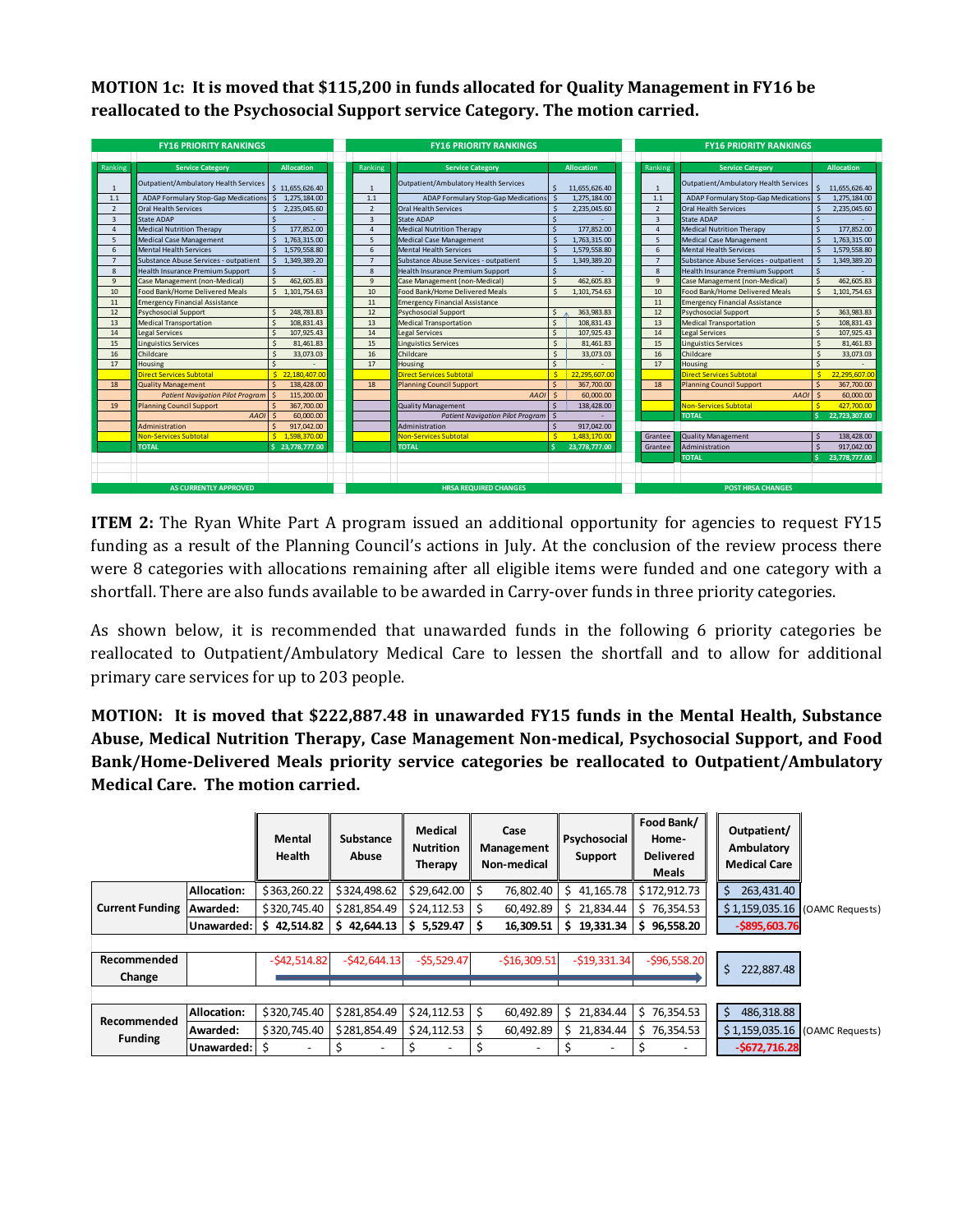|                 | <b>FY15 PRIORITY RANKINGS</b>           |                              |                | <b>FY15 PRIORITY RANKINGS</b>         |                   |                  | <b>FY15 PRIORITY RANKINGS</b>         |                          |  |
|-----------------|-----------------------------------------|------------------------------|----------------|---------------------------------------|-------------------|------------------|---------------------------------------|--------------------------|--|
|                 |                                         |                              |                |                                       |                   |                  |                                       |                          |  |
| Ranking         | <b>Service Category</b>                 | <b>Allocation</b>            | Ranking        | <b>Service Category</b>               | <b>Allocation</b> | Ranking          | <b>Service Category</b>               | <b>Allocation</b>        |  |
| $\mathbf{1}$    | Outpatient/Ambulatory Health Services   | \$11,655,626.40              | $\overline{1}$ | Outpatient/Ambulatory Health Services | \$222,887.48      | $\mathbf{1}$     | Outpatient/Ambulatory Health Services | 11,878,513.88            |  |
| 1.1             | ADAP Formulary Stop-Gap Medications     | \$ 1,275,184,00              | 1.1            | ADAP Formulary Stop-Gap Medications   |                   | 1.1              | ADAP Formulary Stop-Gap Medications   | 1.275.184.00<br><b>S</b> |  |
| $\overline{2}$  | Oral Health Services                    | 2,235,045.60                 | $\overline{2}$ | Oral Health Services                  |                   | $\overline{2}$   | Oral Health Services                  | 2,235,045.60             |  |
| $\overline{3}$  | State ADAP                              |                              | $\overline{3}$ | State ADAP                            |                   | $\overline{3}$   | State ADAP                            |                          |  |
| $\overline{4}$  | <b>Medical Nutrition Therapy</b>        | 177,852.00                   | $\overline{4}$ | <b>Medical Nutrition Therapy</b>      |                   | $\overline{a}$   | <b>Medical Nutrition Therapy</b>      | 177,852.00               |  |
| 5               | <b>Medical Case Management</b>          | 1,763,315.00                 | 5              | <b>Medical Case Management</b>        | $-55.529.4$       | 5                | <b>Medical Case Management</b>        | 1.757.785.53             |  |
| 6               | <b>Mental Health Services</b>           | \$1.579,558.80               | 6              | <b>Mental Health Services</b>         | $-542.514.8$      | 6                | <b>Mental Health Services</b>         | 1.537.043.98             |  |
| $7\overline{ }$ | Substance Abuse Services - outpatient   | $\mathsf{S}$<br>1,349,389.20 | $\overline{7}$ | Substance Abuse Services - outpatient | $-542.644.1$      | $\overline{7}$   | Substance Abuse Services - outpatient | 1.306.745.07             |  |
| 8               | <b>Health Insurance Premium Support</b> | Ŝ.                           | $\mathbf{8}$   | Health Insurance Premium Support      |                   | $\boldsymbol{8}$ | Health Insurance Premium Support      | Š.                       |  |
| 9               | Case Management (non-Medical)           | 462,605.83                   | $\mathbf{q}$   | Case Management (non-Medical)         | $-516,309.5$      | 9                | Case Management (non-Medical)         | 446.296.32               |  |
| 10              | Food Bank/Home Delivered Meals          | $\zeta$<br>1,101,754.63      | 10             | Food Bank/Home Delivered Meals        | $-596,558.2$      | 10               | Food Bank/Home Delivered Meals        | 1,005,196.43             |  |
| 11              | <b>Emergency Financial Assistance</b>   |                              | 11             | <b>Emergency Financial Assistance</b> |                   | 11               | <b>Emergency Financial Assistance</b> |                          |  |
| 12              | <b>Psychosocial Support</b>             | 363,983.83                   | 12             | <b>Psychosocial Support</b>           | $-519,331.3$      | 12               | <b>Psychosocial Support</b>           | 344,652.48               |  |
| 13              | <b>Medical Transportation</b>           | 108,831.43                   | 13             | <b>Medical Transportation</b>         |                   | 13               | <b>Medical Transportation</b>         | 108,831.43               |  |
| 14              | Legal Services                          | 107,925.43                   | 14             | Legal Services                        |                   | 14               | Legal Services                        | 107,925.43               |  |
| 15              | <b>Linguistics Services</b>             | 81,461.83                    | 15             | <b>Linguistics Services</b>           |                   | 15               | <b>Linguistics Services</b>           | 81,461.83                |  |
| 16              | Childcare                               | 33,073.03                    | 16             | Childcare                             |                   | 16               | Childcare                             | 33,073.03<br>Ŝ           |  |
| 17              | Housing                                 |                              | 17             | Housing                               |                   | 17               | Housing                               | $\zeta$                  |  |
|                 | <b>Direct Services Subtotal</b>         | 22,295,607.00                |                | <b>Direct Services Subtotal</b>       | \$0.00            |                  | Direct Services Subtotal              | Ŕ<br>22,295,607.00       |  |
| 18              | <b>Planning Council Support</b>         | 367,700.00                   | 18             | <b>Planning Council Support</b>       |                   | 18               | <b>Planning Council Support</b>       | 367,700.00               |  |
|                 | <b>AAOI</b>                             | 60,000.00                    |                | <b>AAO</b>                            |                   |                  | <b>AAOI</b>                           | Ś<br>60,000.00           |  |
|                 | Non-Services Subtotal                   | 427,700.00                   |                | <b>Non-Services Subtotal</b>          |                   |                  | Non-Services Subtotal                 | 427,700.00               |  |
|                 | <b>TOTAL</b>                            | \$22,723,307.00              |                | <b>TOTAL</b>                          | \$0.00            |                  | <b>TOTAL</b>                          | 22,723,307.00            |  |
|                 |                                         |                              |                |                                       |                   |                  |                                       |                          |  |
|                 |                                         |                              |                |                                       |                   | Grantee          | <b>Quality Management</b>             | 138,428,00               |  |
|                 |                                         |                              |                |                                       |                   | Grantee          | Administration                        | 917.042.00               |  |
|                 |                                         |                              |                |                                       |                   |                  | <b>TOTAL</b>                          | 23,778,777.00            |  |
|                 |                                         |                              |                |                                       |                   |                  |                                       |                          |  |
|                 | <b>CURRENT AS OF SEPTEMBER</b>          |                              |                | <b>RECOMMENDED CHANGES</b>            |                   |                  | <b>POST RECOMMENDED CHANGES</b>       |                          |  |

These changes would impact the overall allocations as follows:

**ITEM 3:** The same revisions should be implemented for FY16. The Part A office has implemented 3 year contracts for funded agencies and this would ensure the continuation of funding.

**MOTION: It is moved that \$222,887.48 in funds in the Mental Health, Substance Abuse, Medical Nutrition Therapy, Case Management Non-medical, Psychosocial Support, and Food Bank/Home-Delivered Meals priority service categories be reallocated to Outpatient/Ambulatory Medical Care.** 

|                | <b>FY16 PRIORITY RANKINGS</b>           |                                   |                | <b>FY16 PRIORITY RANKINGS</b>           | <b>FY16 PRIORITY RANKINGS</b> |                |                                         |                   |  |
|----------------|-----------------------------------------|-----------------------------------|----------------|-----------------------------------------|-------------------------------|----------------|-----------------------------------------|-------------------|--|
|                |                                         |                                   |                |                                         |                               |                |                                         |                   |  |
| Ranking        | <b>Service Category</b>                 | <b>Allocation</b>                 | Ranking        | <b>Service Category</b>                 | <b>Allocation</b>             | Ranking        | <b>Service Category</b>                 | <b>Allocation</b> |  |
| $\mathbf{1}$   | Outpatient/Ambulatory Health Services   | \$11,655,626.40                   | 1              | Outpatient/Ambulatory Health Services   | \$222,887.48                  | 1              | Outpatient/Ambulatory Health Services   | 11,878,513.88     |  |
| 1.1            | ADAP Formulary Stop-Gap Medications     | 1,275,184.00<br>S.                | 1.1            | ADAP Formulary Stop-Gap Medications     |                               | 1.1            | ADAP Formulary Stop-Gap Medications     | 1,275,184.00      |  |
| $\overline{2}$ | <b>Oral Health Services</b>             | 2,235,045.60                      | $\overline{2}$ | Oral Health Services                    |                               | $\overline{2}$ | Oral Health Services                    | 2,235,045.60      |  |
| $\overline{3}$ | <b>State ADAP</b>                       |                                   | $\overline{3}$ | State ADAP                              |                               | $\overline{3}$ | State ADAP                              |                   |  |
| $\overline{4}$ | <b>Medical Nutrition Therapy</b>        | 177,852.00                        | $\Delta$       | <b>Medical Nutrition Therapy</b>        |                               |                | <b>Medical Nutrition Therapy</b>        | 177,852.00        |  |
| 5              | <b>Medical Case Management</b>          | 1,763,315.00                      | 5              | <b>Medical Case Management</b>          | $-55.529.47$                  | 5              | <b>Medical Case Management</b>          | 1,757,785.53      |  |
| 6              | <b>Mental Health Services</b>           | \$1,579,558.80                    | 6              | <b>Mental Health Services</b>           | $-542.514.82$                 | 6              | Mental Health Services                  | 1,537,043.98      |  |
| $\overline{7}$ | Substance Abuse Services - outpatient   | $\sim$<br>1,349,389.20            | $\overline{7}$ | Substance Abuse Services - outpatient   | $-542,644.13$                 | $\overline{7}$ | Substance Abuse Services - outpatient   | 1,306,745.07      |  |
| 8              | <b>Health Insurance Premium Support</b> |                                   | $\mathbf{8}$   | <b>Health Insurance Premium Support</b> |                               | 8              | <b>Health Insurance Premium Support</b> |                   |  |
| $\overline{9}$ | Case Management (non-Medical)           | 462.605.83                        | $\mathbf{q}$   | Case Management (non-Medical)           | $-516,309.51$                 | $\mathbf{q}$   | Case Management (non-Medical)           | 446,296.32        |  |
| 10             | Food Bank/Home Delivered Meals          | \$1,101,754.63                    | 10             | Food Bank/Home Delivered Meals          | $-596.558.20$                 | 10             | Food Bank/Home Delivered Meals          | 1,005,196.43      |  |
| 11             | <b>Emergency Financial Assistance</b>   |                                   | 11             | <b>Emergency Financial Assistance</b>   |                               | 11             | <b>Emergency Financial Assistance</b>   |                   |  |
| 12             | Psychosocial Support                    | 363,983.83                        | 12             | Psychosocial Support                    | $-519,331.35$                 | 12             | Psychosocial Support                    | 344,652.48        |  |
| 13             | <b>Medical Transportation</b>           | 108.831.43                        | 13             | <b>Medical Transportation</b>           |                               | 13             | <b>Medical Transportation</b>           | 108.831.43        |  |
| 14             | <b>Legal Services</b>                   | 107,925.43                        | 14             | Legal Services                          |                               | 14             | Legal Services                          | 107,925.43        |  |
| 15             | <b>Linguistics Services</b>             | 81.461.83                         | 15             | <b>Linguistics Services</b>             |                               | 15             | <b>Linguistics Services</b>             | 81.461.83         |  |
| 16             | Childcare                               | 33,073.03                         | 16             | Childcare                               |                               | 16             | Childcare                               | 33,073.03         |  |
| 17             | Housing                                 |                                   | 17             | Housing                                 |                               | 17             | Housing                                 |                   |  |
|                | <b>Direct Services Subtotal</b>         | \$22,295,607.00                   |                | <b>Direct Services Subtotal</b>         | \$0.00                        |                | <b>Direct Services Subtotal</b>         | 22.295.607.00     |  |
| 18             | <b>Planning Council Support</b>         | $\ddot{\mathbf{S}}$<br>367,700.00 | 18             | <b>Planning Council Support</b>         |                               | 18             | <b>Planning Council Support</b>         | 367,700.00        |  |
|                | <b>AAOI</b>                             | 60,000.00                         |                | <b>AAO</b>                              |                               |                | <b>AAOI</b>                             | 60,000.00         |  |
|                | <b>Non-Services Subtotal</b>            | 427,700.00                        |                | <b>Non-Services Subtotal</b>            |                               |                | <b>Non-Services Subtotal</b>            | 427,700.00        |  |
|                | <b>TOTAL</b>                            | \$22,723,307.00                   |                | <b>TOTAL</b>                            | \$0.00                        |                | <b>TOTAL</b>                            | 22,723,307.00     |  |
|                |                                         |                                   |                |                                         |                               |                |                                         |                   |  |
|                |                                         |                                   |                |                                         |                               | Grantee        | Quality Management                      | 138,428.00        |  |
|                |                                         |                                   |                |                                         |                               | Grantee        | Administration                          | 917,042.00        |  |
|                |                                         |                                   |                |                                         |                               |                | <b>TOTAL</b>                            | 23.778.777.00     |  |
|                |                                         |                                   |                |                                         |                               |                |                                         |                   |  |
|                | <b>CURRENT AS OF SEPTEMBER</b>          |                                   |                | <b>RECOMMENDED CHANGES</b>              |                               |                | <b>POST RECOMMENDED CHANGES</b>         |                   |  |

These changes would impact the overall allocations as follows:

The Grantee informed the Executive Committee that staff is in the process of writing the grant application and is unable to request additional dollars because the Priorities Committee did not provide guidance what